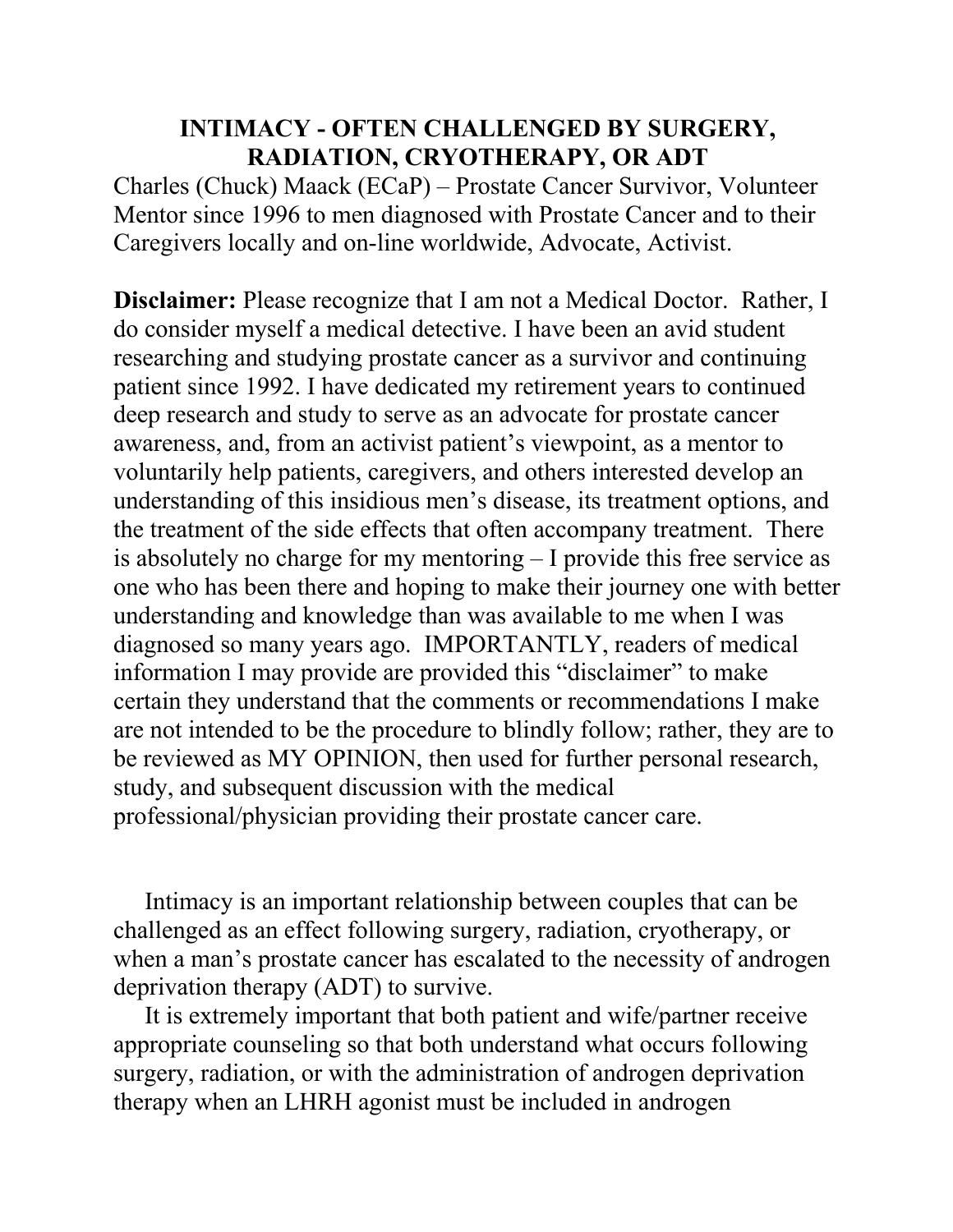deprivation treatment. Trauma to neurovascular bundles from surgery or radiation often takes many months to recover. And for men requiring the necessity of androgen deprivation therapy – the shutting down of testosterone production to remove the fuel that stimulates prostate cancer cell growth – this treatment has a dramatic effect on blocking mind/sexual stimulation a man has little ability to control. Thus, the importance that both parties recognize this may occur and work together in discussing the emotions they each are experiencing to work together to overcome and resolve the cause of those emotions. Intimacy can still be experienced despite the loss of erectile capability. Both must better communicate, and in that communicating keep in mind that wrong inflections or tone can be misinterpreted and bring about stress and misunderstanding.

 Despite the difficulty experienced in gaining the return of an erection, it is important that men continue concern for that of their partner. There is no excuse for any man to clam up and come near to shunning his partner because of possibly feeling inadequate because of this hopefully temporary setback. Love and intimacy are more than sexual intercourse. Though sexual intercourse is a comforting and exciting coming together of those who love and care for each other, it is not the entirety of intimacy. Intimacy has so many other acts that express love, care, concern, and need for the other as well as needs of the other. We read recommendations of seeking counseling but that, too, is easier said than accomplished. The questions posed are first, who in the community (pastor, physician, counselor) is experienced in this type of counseling and could adequately address what is occurring sufficiently to understand and want to do something about it? And secondly, likely more important, are you willing to participate in such counseling? When the first question cannot be answered because such professionals are not available, it then becomes paramount that we work with our partner to resolve the intimacy issue in other ways. Obviously, those of you caught up in this uncomfortable and for many almost unbearable experience are dealing with much frustration. I wish I had the answer, but I am merely a prostate cancer survivor since 1992 and androgen deprivation patient myself since 1996; probably as inadequately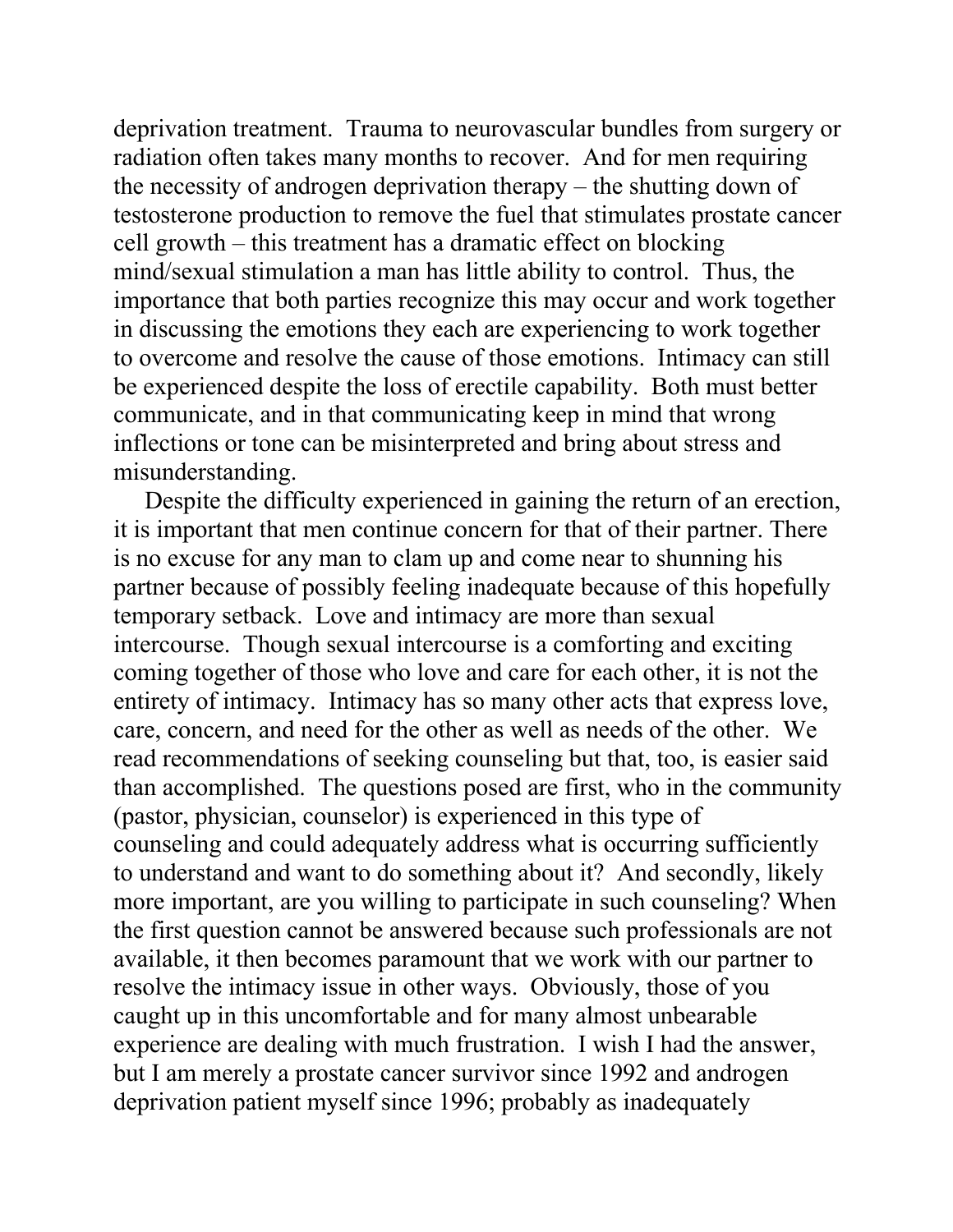addressing this situation as well as I should in my own wonderful marriage continuing since 1954. This is my small contribution in that effort.

 Both men and women need to recognize these very troublesome side effects that come from treatment or the medications required to sustain life so that together they can research and study how to go about continuing being able to love and be loved and enjoy the intimacy that can come from a caring and loving relationship. A loving relationship does not have to hedge around being able to have sexual intercourse. True love is the result of comfortable "intimacy" between two persons; the ability to show concern and care for the feelings of the other, to continue the "look," the caress, the hug, the kiss, the holding hands, and to be willing to open-up exchanges of emotional feelings in order to recognize and understand the needs of the other.

 In an email, I had remarked "From past experience in reading many such issues between couples, this is a subject that has so many variables that it is difficult to come up with a simple conclusive recommendation. The key word is "communication." With communication and regular discourse between couples, the effects of androgen deprivation therapy and erectile dysfunction are much more easily resolved."

 In reply to that remark, a woman provided likely the best perspective of what the partner/caregiver is experiencing emotionally while trying to comfort and show understanding:

 "Sometimes I think that talking is the most evil form of communication there is. We take such comfort in it, yet we can undo everything we've said in one gesture or in one look, or even in one misinterpretation. Show me. Take me outside and let's watch the sunset together. Put your arm around me and pull me to your side for a long hug that tells me I'm treasured. When you wake up in the morning and meet my eyes, smile when you see me there. Surprise me with a picnic you've made for two, or arrange dinner for four with my friends at a cheerful place that won't mind if we linger until closing time. Send me happy-to-be-with-you messages. Join me in the shower and let me wash your back after you've washed mine. Touch me, even if it's just a gentle hand on my shoulder, or on my leg beneath the table. Work your way to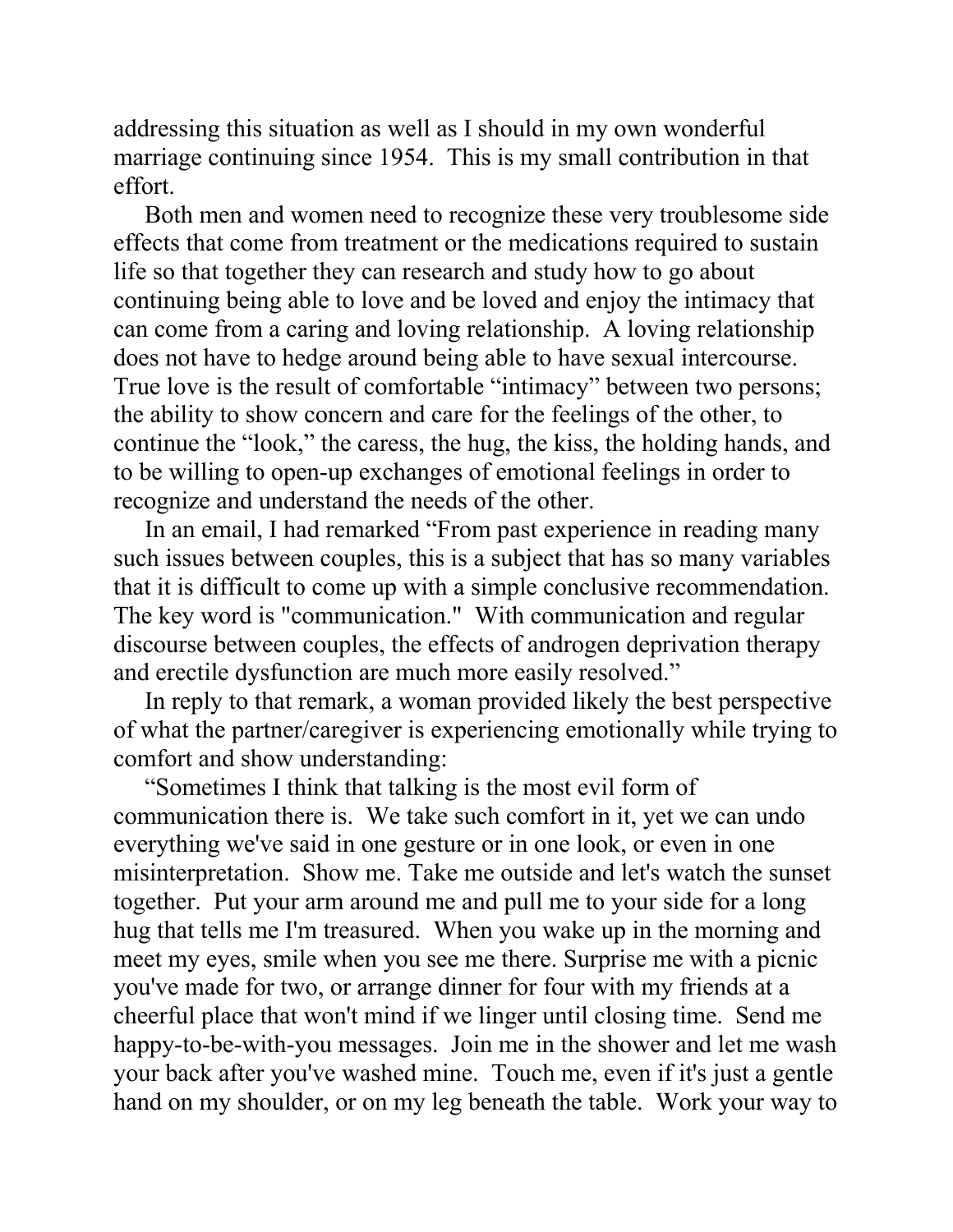"bolder" but ease off at the first sign of resistance. I will do the same, always respecting the signals you give, whether you utter them or not. Show me. Discover me. Rediscover us. Show me what you are saying is true. Then I'll listen to what you need to say."

 What a powerful rendering regarding what many (most?) we men fail to recognize; fail to act on! I was so impressed and told her so as did several others. In my reply I added "I still believe communication is vital, but you alluded well that words used in communication and gestures that accompany those words must be considered carefully so that a remark is not perceived as hurtful." I would encourage all men reading this paper to re-read what this woman provided for our recognition; then take that advice and act on it.

 The following are suggestions provided me by a couple with the intent I provide others towards hopeful enjoyment of intimacy despite erectile issues:

 "This is for those who may be still wondering what to do after reading the excellent messages that have been posted about ED medications, vacuum devices, injections, and implants. If those methods leave you unsure which way to go, this might help. My wife and I have found that a different approach to intimacy works for us, and I am writing to offer our learning as an alternative to the foregoing techniques. After my seeds were implanted in Feb of 2007, my sexual abilities were significantly reduced and continued to plummet as time went on. We regard this as a 'couple problem', so my wife and I attended a few sexual intimacy seminars, read some material, and had several great discussions about this. Perhaps the best resource we found was "Intimacy with Impotence", The Couple's Guide to Better Sex after Prostate Disease by Ralph and Barbara Alterowitz. (*My note: direct email access to order provided at end of this article).* We read a few paragraphs out loud then stop to talk about it. A few days later pick it up and read some more then stop and talk again. Continuing in this manner over several weeks, we became better informed about several alternatives and about our own intimacy needs and desires. High on each of our own priority lists is being a good sexual partner to each other. To achieve this requires knowing what the other person really wants. Even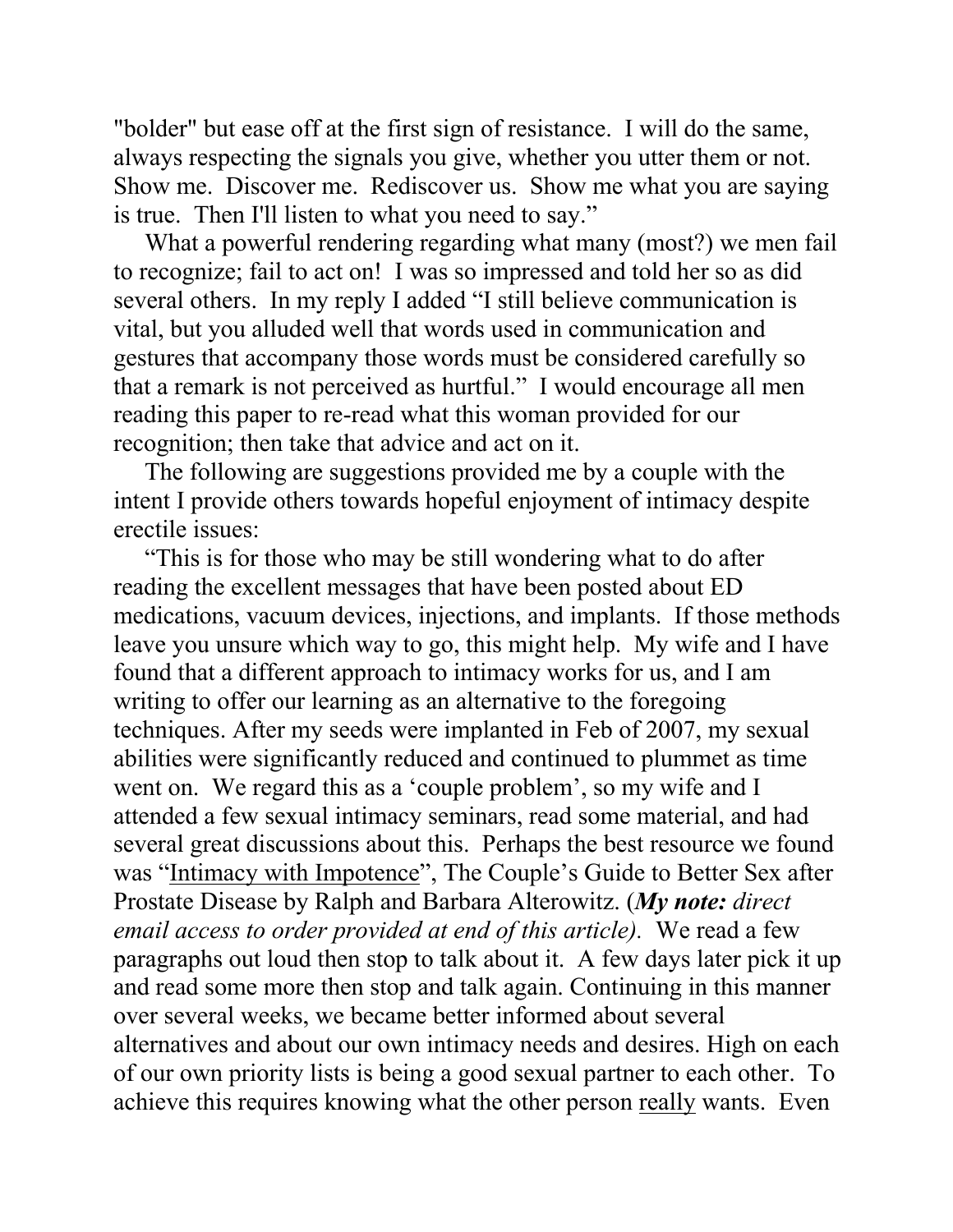after over forty years of marriage, I found that my wife's real desires turned out to be quite different from what I had thought. Her preferences boil down to holding each other, having her hair brushed, and (*My note: suffice it to say graphically sexual, thus omitted*). We snuggle frequently. About once a week I brush her hair for as long as my arms hold up. She gives me a wonderful genital massage every day using a variety of techniques. We usually spend from ten minutes to an hour doing this just after we wake up and pray together. Sometimes she takes me over the top while enjoying watching me react to this. Once every six weeks or so we take some ED meds and try traditional intercourse. Sometimes that works sometimes not. If not, it is no big deal. We have come to realize that the key factors impacting my ability to have an orgasm are  $(A)$  my not worrying about it,  $(B)$  taking time to enjoy the passion, and (C) maintaining an erotic atmosphere. It has been fun to explore creative ways to keep the passion high. All this results in both a personal relationship and a sexual satisfaction that exceeds the levels we had before the PC. In addition, our approach doesn't entail medical risks, pain, inconvenience, or expense. This path has worked well for us, and it is our hope that at least one other couple out there might find our sharing of this useful."

 This from Virginia E., in a posting to an online prostate cancer support list in 2011:

 "Another woman who writes joyfully about sex--in case you haven't read her books--is Erica Jong. I never met her, but I can identify with her. I am her age and went to college in New York at the same time she did and I guess you could say we were shaped by some of the same influences in our generation. We both grew tired of B.S. and wanted to get to the truth regardless of what other people thought. I'm reading her most recent book (although another is due to come out in June) "Seducing the Demon". (*My note: Since this book and the reader's remarks were in graphic detail, rather than included here recommend procuring the book available online*).

 Virginia provided another important recognition in another post: "I think men equate libido with physical signs they are accustomed to, and when they don't immediately feel and see these signs, they feel